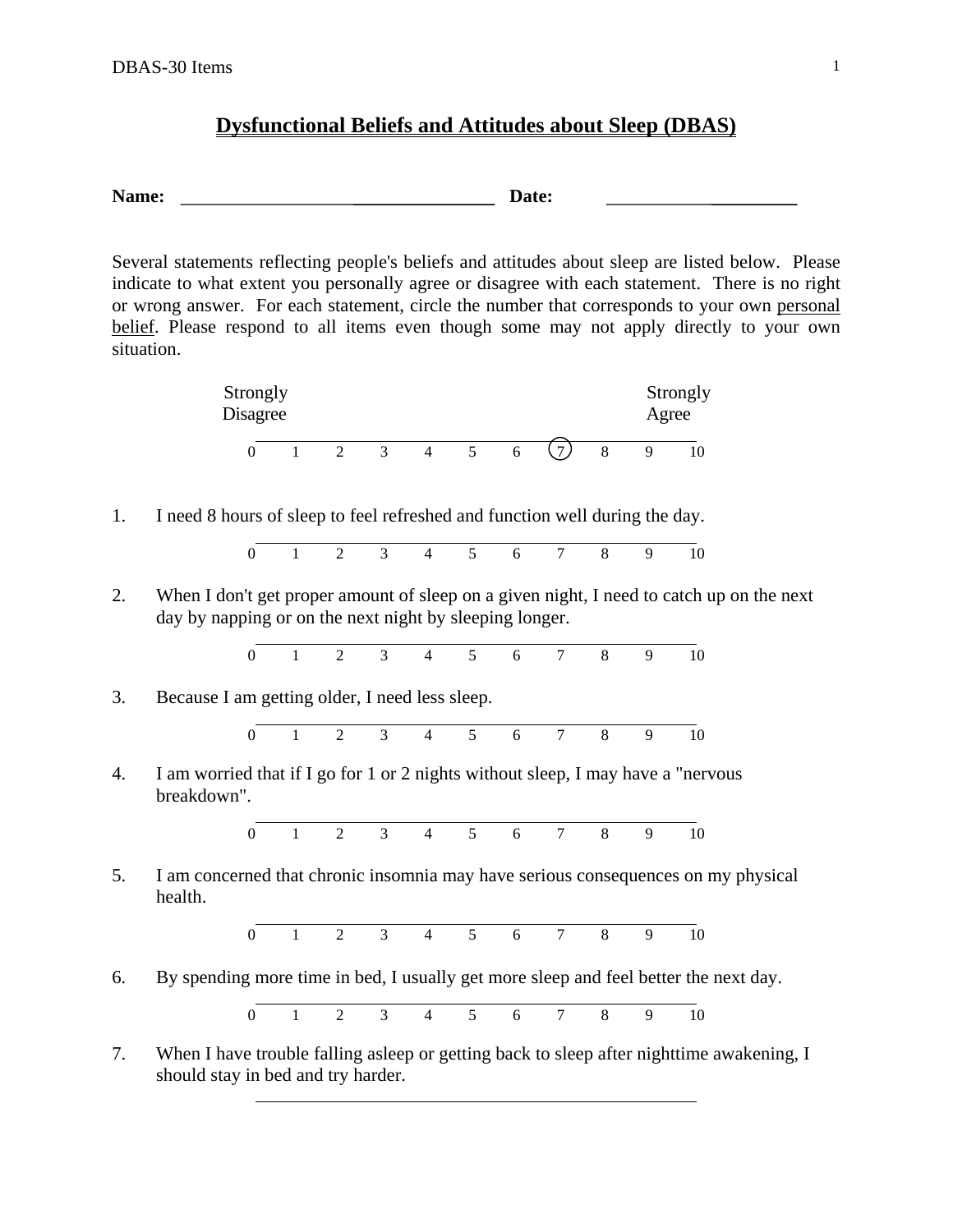

8. I am worried that I may lose control over my abilities to sleep.



9. Because I am getting older, I should go to bed earlier in the evening.



10. After a poor night's sleep, I know that it will interfere with my daily activities on the next day.

$$
\begin{array}{cccccccc}\n0 & 1 & 2 & 3 & 4 & 5 & 6 & 7 & 8 & 9 & 10\n\end{array}
$$

11. In order to be alert and function well during the day, I believe I would be better off taking a sleeping pill rather than having a poor night's sleep.

> $\overline{0}$ 0 1 2 3 4 5 6 7 8 9 10

12. When I feel irritable, depressed, or anxious during the day, it is mostly because I did not sleep well the night before.

$$
\begin{array}{cccccccc}\n0 & 1 & 2 & 3 & 4 & 5 & 6 & 7 & 8 & 9 & 10\n\end{array}
$$

13. Because my bed partner falls asleep as soon as his/her head hits the pillow and stays asleep through the night, I should be able to do so too.

> $\overline{0}$ 0 1 2 3 4 5 6 7 8 9 10

14. I feel that insomnia is basically the result of aging and there isn't much that can be done about this problem.

$$
\begin{array}{cccccccc}\n0 & 1 & 2 & 3 & 4 & 5 & 6 & 7 & 8 & 9 & 10\n\end{array}
$$

15. I am sometimes afraid of dying in my sleep.



16. When I have a good night's sleep, I know that I will have to pay for it on the following night.

> $\overline{a}$ 0 1 2 3 4 5 6 7 8 9 10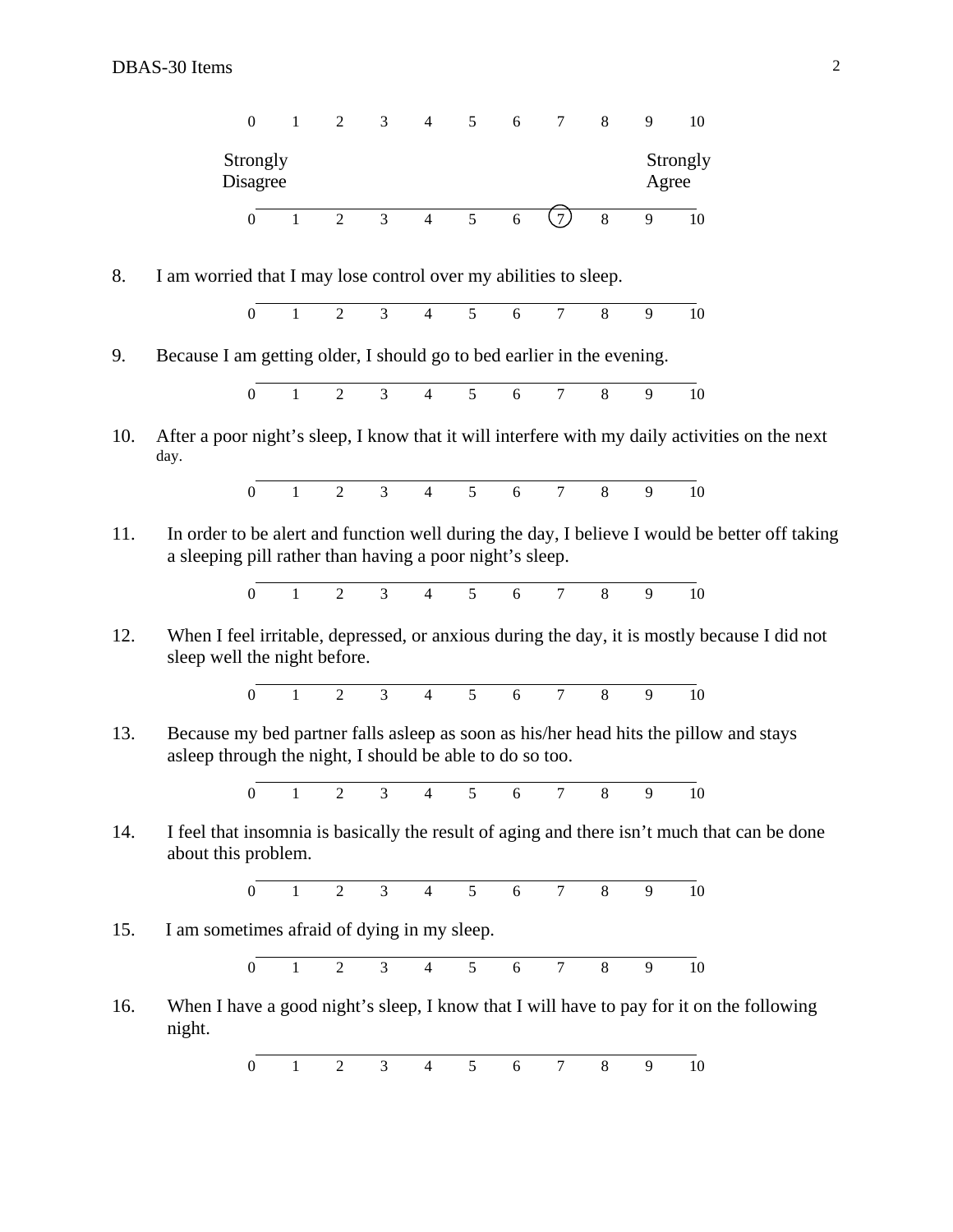